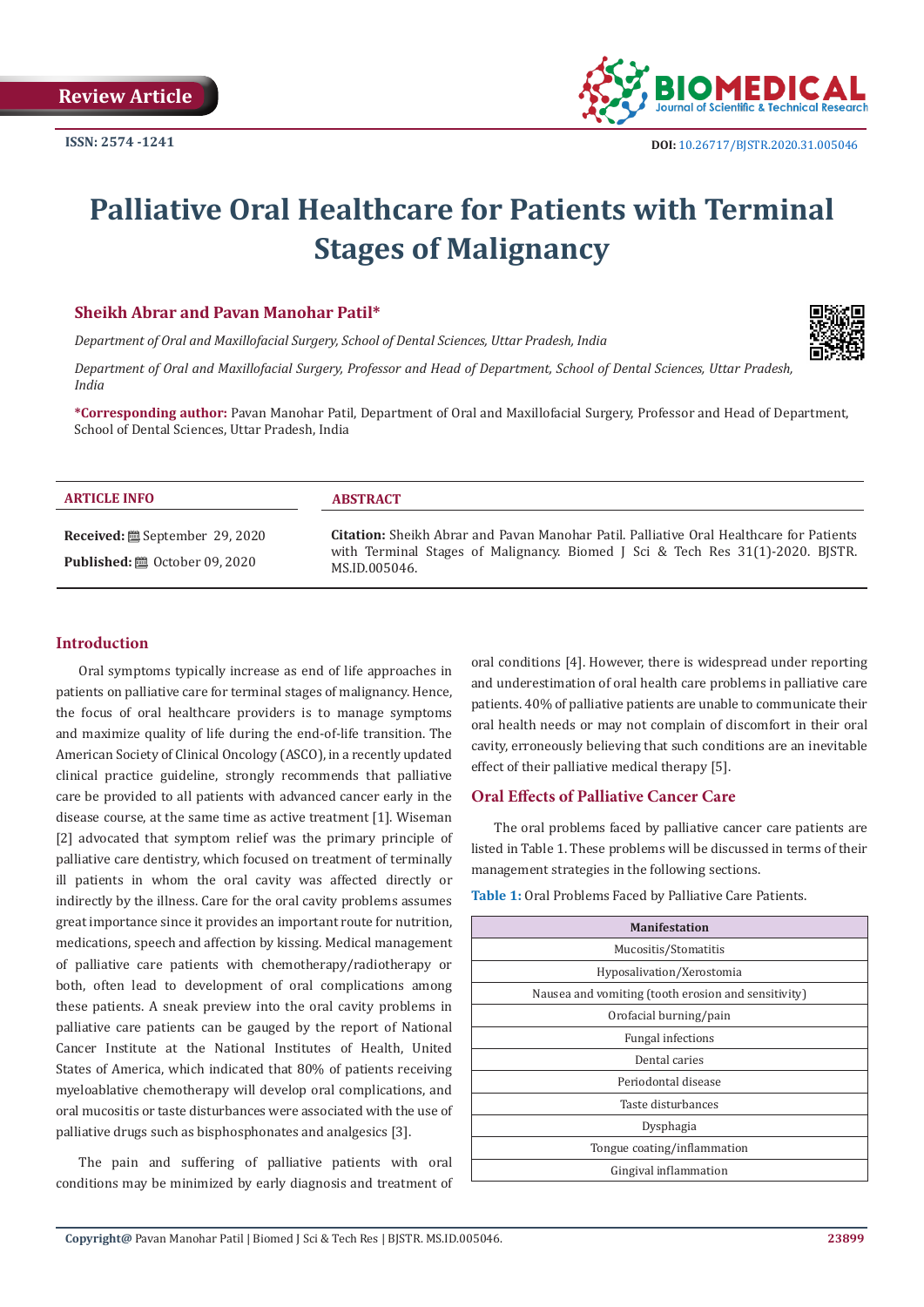| Mucosal ulceration                   |
|--------------------------------------|
| Dysarthria                           |
| Halitosis                            |
| Coughing and problems in denture use |
| <b>Bleeding spots</b>                |
| Cold sores                           |
| Leukoplakia                          |

#### **Oral Mucositis / Stomatitis**

**Table 2:** Grading Indices for Oral Mucositis/Stomatitis.

| World Health Organization (WHO) Grading of Mucositis                                   |
|----------------------------------------------------------------------------------------|
| Grade 0 - no signs and symptoms                                                        |
| Grade 1 - painless ulcers, edema, or mild soreness                                     |
| Grade 2 - painful erythema, edema, or ulcers but able to eat                           |
| Grade 3 - painful erythema, edema, or ulcers but unable eat                            |
| Grade 4 - requirement for parenteral or enteral support                                |
| National Cancer Institute Common Toxicity Criteria for Grading Of<br><b>Stomatitis</b> |
| Grade 1 - Painless ulcers, erythema, or mild soreness                                  |
| Grade 2 - painful erythema, edema, and ulcer but is able to eat                        |
| Grade 3 - inability to eat                                                             |
| Grade 4 - requiring parenteral or enteral support                                      |
| Radiation Therapy Oncology Oral Mucositis Grading System                               |
| 1 - erythematous sores                                                                 |
| 2 - patchy mucositis (<1/2 mucosa)                                                     |
| 3 - fibrinous mucositis (>1/2 mucosa)                                                  |
| 4 - hemorrhage and necrosis                                                            |

The oral cavity is affected by chemotherapy and radiotherapy which are used in the treatment of cancer patients and sometimes extended into the palliative period to reduce pain and improve function [6]. Tissues of the oral cavity that exhibit high mitotic turnover are affected by chemotherapy, leading to atrophy of the tissues. Radiotherapy brings about sclerosis of the small vessels which vascularise the oral tissues [7]. Indexes used to grade the severity of oral mucositis (OM) are outlined in Table 2 [6]. Pathophysiology involved in the development of OM was classically proposed in a five phase model by [8] in 2008. The initiation phase involves direct DNA damage from radio or chemotherapy to basal epithelial, submucosal, and endothelial cells. These damaged cells in turn release mediators that bind to specific receptors and lead to inflammation and toxicity [9]. As a result of this damage, oxidative stress forms reactive oxygen species that damage cell membranes, stimulate macrophages, and trigger molecules that activate transcription factors, including nuclear factor (NF)-κ B which is considered to be the gatekeeper for inflammatory pathways involved in mucositis [7]. Its activation is associated with increased amounts of proinflammatory cytokines such as tumor necrosis

factor (TNF)-α, interleukin (IL)-6, and IL-1β. It also uppregulates the enzyme cyclo-oxygenase-2 (COX-2) in submucosal fibroblasts and endothelial cells [7]. This is followed by the ulcerative phase which is characterized by loss of mucosal integrity and microbiological colonization by oral bacteria. The final phase is that of ulcer healing, characterized by epithelial proliferation (usually coexistent with hematopoietic recovery), local microbial reestablishment and absence of wound healing inhibiting factors such as infection and mechanical irritation [7].

Oral mucositis management is aimed at symptom management and prevention of complications, which may encompass strategies such as pain control, nutritional support and prophylaxis/treatment of secondary infections. Preventive measures could be started if the OM is undeveloped but patient is undergoing treatment which has a high propensity to cause OM. However, once OM develops, therapy must be instituted. WHO grade 1 and 2 mucositis must be treated with maintenance of oral hygiene, saline rinses, removal of dentures if they are irritating, closely monitoring nutritional status, reference to dietician if eating and drinking are affected, simple analgesia in the form of soluble paracetamol 1g four times daily as mouthwash [10]. Non steroidal anti-inflammatory drugs (NSAIDs) are contraindicated due to the risk of bleeding and renal impairment10. Benzydamine hydrochloride 0.15% oral solution may be rinsed every 1.5 to 3 hours, as required. Increasing folinic acid rescue for methotrexate induced mucositis may be considered. Antibiotics are prescribed when there is evidence of oral infection. Consider use of Caphosol® (EUSA Pharma,4–10 times a day) to prevent grade 1 and 2 OM becoming more severe. WHO grade 3 and 4 OM is treated with the use of stronger analgesia, including oxycodone hydrochloride 5% oral solution, morphine sulfa pentahydrate 10mg or morphine oral solution 10mg/5 ml to alleviate pain. If the pain continues, consider using further opioid analgesia, such as fentanyl patches, patient-controlled analgesia or a syringe driver [10].

Laxatives are prescribed to prevent constipation and associated nausea. Consideration must be given to applying a coating protectant such as Gelclair®, Mugard®, Episil® which is rinsed around the mouth to form a protective layer over the sore areas, applied d 1 hour before eating [10]. Chlorhexidine mouthwashes are contraindicated in any patient who has or is recovering from cytotoxic induced mucositis, as they tend to inhibit mucosal regrowth [10]. Recently, cryotherapy has been establisged as an effective treatment modality which is easy to use, cost effective and efficient [11]. Intraoral photobiomodulation using low level laser light is also producing promising results [12].

## **Dysphagia**

Dysphagia may occur in either of its two phases; the oropharyngeal phase or the esophageal phase. The oropharyngeal phase may be affected by poor dentition, inadequate saliva production, sufficient muscular function, obstructed oral pathway,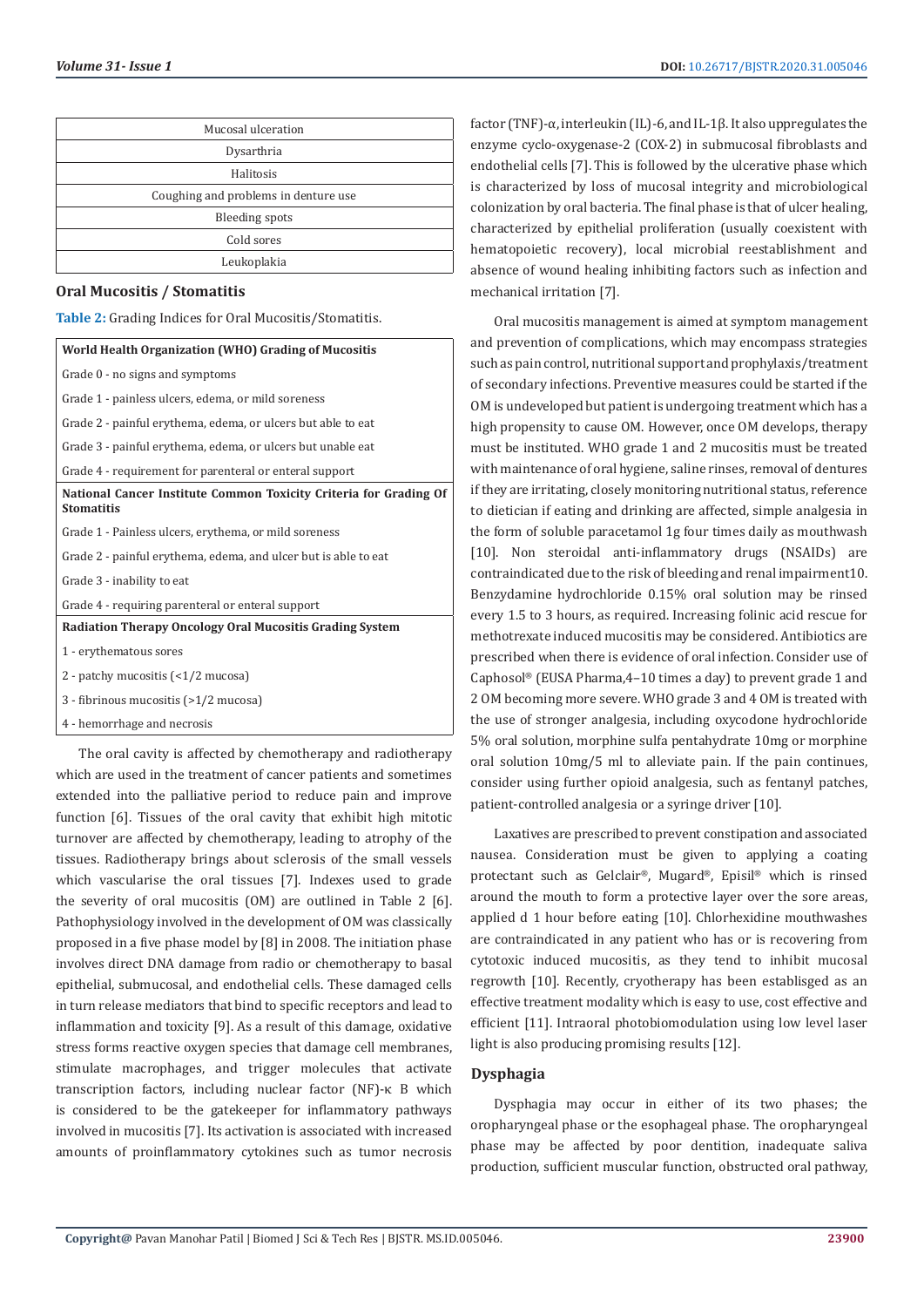or pain from ulcers, herpes, or fungi [13]. Inability to masticate foods may result from tooth loss, ill-fitting dentures, dental caries, or advanced periodontal disease. Pain and function must be evaluated by the palliative care dentist. Dental caries and periodontal disease must be treated and prosthetic replacement of teeth to restore oral function should be based on prognostic longevity of the patient. Most palliative care patients may not be a good candidates for crowns or implants but may benefit from removable partial dentures [13].

#### **Nutritional Support**

It is estimated that 70% of terminally ill patients suffer from anorexia (lack or loss of appetite for food) [14]. Reasons include interference in mastication, depression, pain, stomatitis, dysphagia, nausea, depression and effect of medications used for palliative cancer therapy [15]. Nonpharmacologic methods to combat anorexia may include provision of more frequent, small highenergy meals, where the meal is made to look as appetizing as possible using colorful foods arranged in a visually pleasing way [15]. Preparing foods that the patient relishes is another way. Nutritional supplements and dietary counselling may assist in nutrition enhancement. Pharmacologic agents to stimulate the appetite include megestrol acetate, cannabinoids, progestins, anamorelin and corticosteroids [14]. These should be prescribed by the physician. Additionally, as the patient's mouth may be dry, moist and soft meals are recommended so that the patient may swallow it easily. High calorie shakes promote nutrition, sooth the mucosa and can be appetizing for the patient [15]. Use of food seasonings however may irritate the mucosa and must be checked for individual patient tolerance. Enteral and parenteral nutrtion are the last resort in palliative care patients. The National Comprehensive Cancer Network issued guidelines for Palliative Care in 2017 wherein it recommended that enteral and parenteral feeding be considered only in patients who had a prognosis for life of longer than weeks rather than days [16].

#### **Nausea and Vomiting**

Chemotherapy commonly results in nausea and vomiting as a side effect of chemotherapeutic drugs. Additional causes may be peptic ulcer disease, malignancy associated gastroparesis, metabolic disturbances, and opiod use. Chronic vomiting is of importance to the oral healthcare provider as the acid content of vomit can erode tooth enamel, cause tooth sensitivity and increases the severity of mucositis and stomatitis [15]. The use of fluoride rinses and fluoride varnish applications can counteract the erosive effect of chronic vomiting. The Multinational Association for Supportive care in cancer/European society for medical oncology MASCC/ESMO consensus recommendations 2016 for management of nausea and vomiting in advanced cancer advise the use of metoclopramide (titrated to effect) as the first choice drug, with alternative options being haloperidol, levomepromazine, or olanzapine [17]. Octreotide is recommended in cases of bowel obstruction, given alongside an antiemetic (haloperidol) or when inappropriate, to use an anticholinergic antisecretory agent such as scopolamine butylbromide or glycopyrronium bromide [17]. For opioid-induced nausea and vomiting, no recommendation could be made. However, it was opined that opioid rotation and route switching may be effective approaches [17]. Fluid replacement is advisable through parenteral routes such as intravenous or subcutaneous routes. Oral fluids must be started as soon as the patient is able to tolerate.

Nausea can make denture wearing difficult, which hinders mastication and more importantly, compromise their quality of life by affecting their social interactions [15]. Oral hygiene must be instituted as a strict regimen, taking care to prevent triggering a gagging reflex with the use of a smaller toothbrush (child size) if necessary.

#### **Xerostomia/Dry Mouth**

Xerostomia or dry mouth is believed to be present if the patient states that his/her mouth is dry, although, the oral mucosa may appear to be moist. Salivary gland hypofunction on the other hand is defined by a quantitative salivary flow rate of  $\leq 0.7$  ml/min [18]. Xerostomia is commonly encountered in palliative care patients with medication use the most common cause, notably analgesics, antidepressants, diuretics and antiemetics. The use of alcohol mouthwashes, and caffeinated beverages may just aggravate the condition15. The effects of xerostomia are observed in the quality of life of the patient as it affects their ability to eat, communicate, and interact socially [19]. Dental caries is significantly higher in xerostomic patients [20]. Additionally xerostomic patients prefer to eat foods that are softer and cariogenic [21]. The palliative oral healthcare provider must strive keep the mouth moist. Measures to ensure a moist mucosa by salivation is hydration, humidifying the patient's room and use of artificial saliva agents. Hydration of the oral mucosa can be achieved with the use of a water soluble lubricant such as 'Oral Balance gel' (lactoperoxidase, lysozyme, glucose oxidase, lactoferrin) or mucin-containing 'AS Saliva Orthana' [22]. Nursing assistants may apply the gel uniformly all around the oral cavity using a foam brush. Petroleum based products such as vaseline are not recommended as they are unpalatable, anhydrous and hydroscopic, thereby absorbing water from the tissues. Salivary elimination of bacteria from the oral cavity may also be impeded by their ability to occlude harmful bacteria [22]. There is a potential combustible threat from such products in patients on oxygen support.

Hydration may be achieved with simple measures such as frequent sips or sprays of cold water, sucking ice cubes or chewing sugar-free gum. Alchohol containing mouth rinses are not recommended as they tend to further desiccate the mouth [22]. Alcohol-free rinses should be used before meals to improve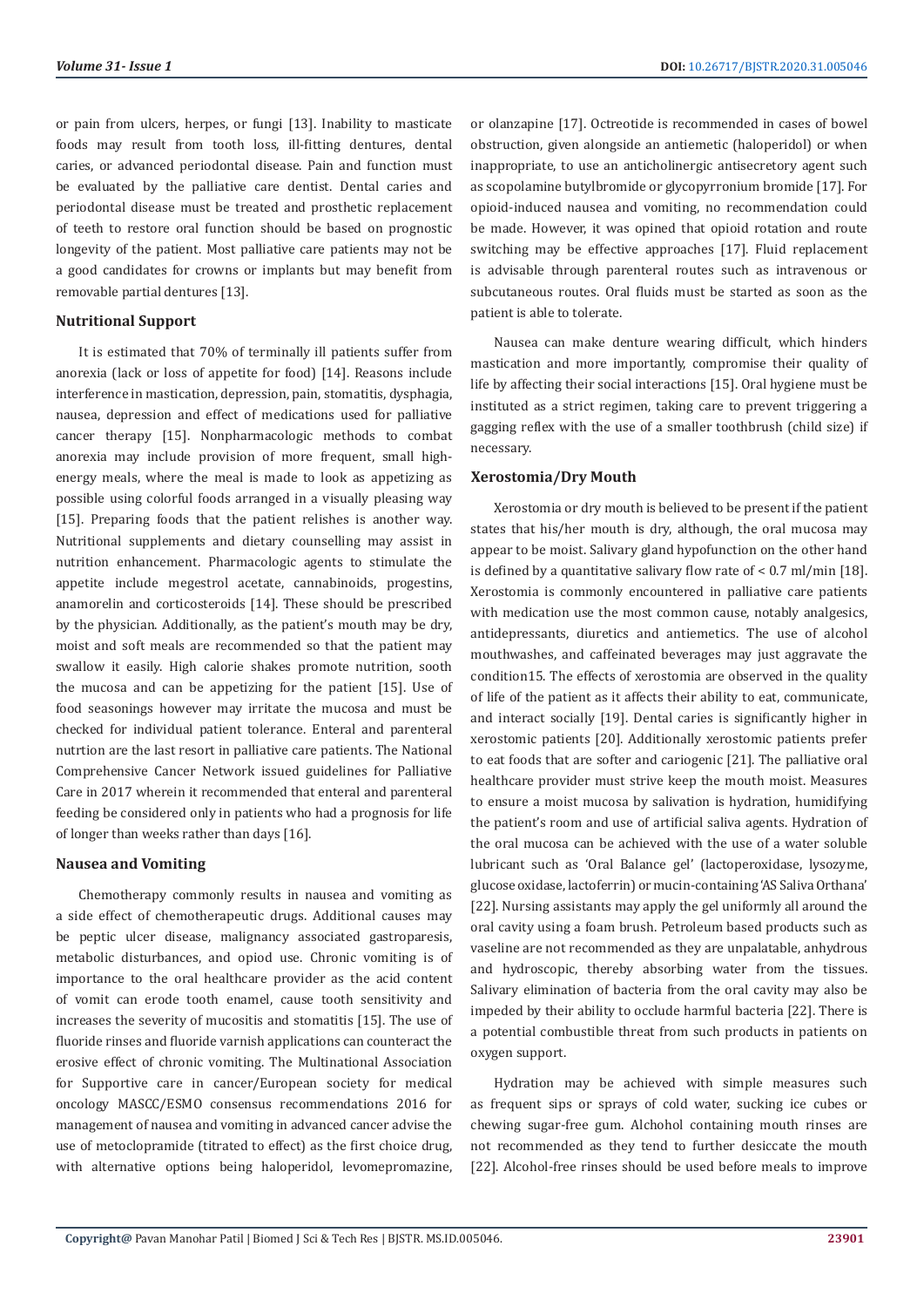swallowing. Cholinergic-mimetic drugs such as pilocarpine (5mg thrice a day) or cevimeline in palliative care have been recommended as the first line therapy in head and neck cancer survivors with radiotherapy-induced xerostomia and hyposalivation [23]. However, in chemotherapy induced xerostomia, these drugs do not have the same level of evidence. Malic acid, vitamin C and citric acids used in topical application form can stimulate saliva. However, their low pH predisposes teeth to demineralization [22]. Newer methods to combat xerostomia, especially in the post radiotherapy palliative care patient include acupuncture-like transcutaneous electrical nerve stimulation (ALTENS) [24] and acupuncture alone [25]. The advantage of both are that they can be provided to the patient at home and therefore no hospital visit is required.

#### **Candidiasis**

Also popularly known as oral thrush, it affects 70-85% of palliative care patients [22]. Factors that predispose patients include lack of oral hygiene, hyposalivation/xerostomia, anemia, immunosuppression, long term corticosteroid use, use of broad spectrum antibiotics, nutritional deficiencies, diabetes mellitus and denture wearing. Clinically, candidiasis may be of pseudomembranous, atrophic or hyperplastic type. Candidiasis may be treated by a combination of topical and systemic medications. Topical medications include Nystatin suspension (swish 3-5 times daily), sugarless fruit juice containing frozen nystatin suspension. nystatin vaginal suppository, clotrimazole vaginal suppository, clotrimazole troche, clotrimazole vaginal cream 1% (denture application for a week) [22]. Systemic medications include options such as Ketoconazole (200–400 mg orally for 1-2 weeks), Fluconazole (100–200 mg on day 1, then 50–100 mg/day orally for 1-2 weeks), Itraconazole (100–200 mg/day orally for 1-2 weeks) and Amphotericin B (0.25–1.5 mg/kg a day intravenously) in resistant cases [22]. Recently, a single dose regimen of Fluconazole 150 mg has been reported to be effective in treatment of oral thrush [26].

Denture care is vital in preventing denture-related candidiasis. Dentures should be stored overnight in a dedicated vessel in solutions of water, 0.12% chlorhexidine solution, Listerine solution or 100 000 IU of nystatin suspension [22]. Soaking the denture in bleach (15 mL) and water (250 mL) for 30 minutes can assist in getting rid of unpleasant odour from the denture. However. the metal part of partial dentures may fatigue on immersion in bleach solution [22]. Benzalkonium chloride (1:750) can also be used for denture immersion for 30 minutes. Boiling the denture may distort the denture base, however, disinfection may be achieved

by microwaving it in water at high power for 5 minutes. Repeated microwaving, however, is to be cautioned against as this can result in hardening of soft denture linings [22].

## **Orofacial Pain**

The Indian society for study of pain (ISSP) Cancer Pain Special Interest Group guidelines (2019) [27] have provided clinical answers for palliative care pain management. ISSP recommends that in ambulatory palliative care patients, the stepladder analgesic model be used for cancer pain management. Patients' "level" of pain (mild, moderate, or severe) is determined through numerical rating scale for pain. Mild pain step 1: is treated using nonopioid analgesics (NSAIDs or acetaminophen), moderate pain step 2: is managed with a weak opioid analgesic, alone or in combination with a nonopioid or adjuvant analgesic) and severe pain step 3: is managed with a strong opioid analgesic, alone or in combination with a nonopioid or adjuvant analgesic) [27].

Some patients with poorly controlled cancer pain in ambulatory and home care require admission for acute inpatient pain management. Methods used to treat such individuals include rapid oral opioid titration along with adjuvants, correcting the treatable cause of pain using palliative radiotherapy, physiotherapy, or by correcting hypercalcemia, etc. [27]. Acute pain crisis is treated with admistration of intravenous opioid, followed by opioid infusion for maintenance therapy. Oral and transdermal preparations are substituted once stable pain relief is achieved. Neuromodulation is attempted using intravenous lignocaine or ketamine boluses, followed by maintenance dose with these drugs in cases with neuropathic pain crisis [27]. A consensus was published regarded use of methadone (opiod) in end-of-life cancer patients by the Hospice and Palliative Care experts group in 2019 [28]. Methadone therapy is indicated in cases of moderate to severe pain (especially as a second line opioid choice), pain not controlled by other opioids, allergy to morphine, significantly impaired renal function, when a long-acting opioid in oral solution form is needed, high opioid tolerance, opioid adverse effects from other opioids, patients with dysphagia/ inability to swallow, or feeding tube placement [28].

## **Home Oral Care**

The importance of oral hygiene maintenance and care is frequently overlooked in terminally ill patients, especially if it is being carried out by a caregiver, until the person's quality of life is compromised by their oral symptoms [29]. Therefore, oral health maintenance through oral hygiene measures are vital in palliative oral care. Measures to be taken are enlisted in Table 3 [30-32].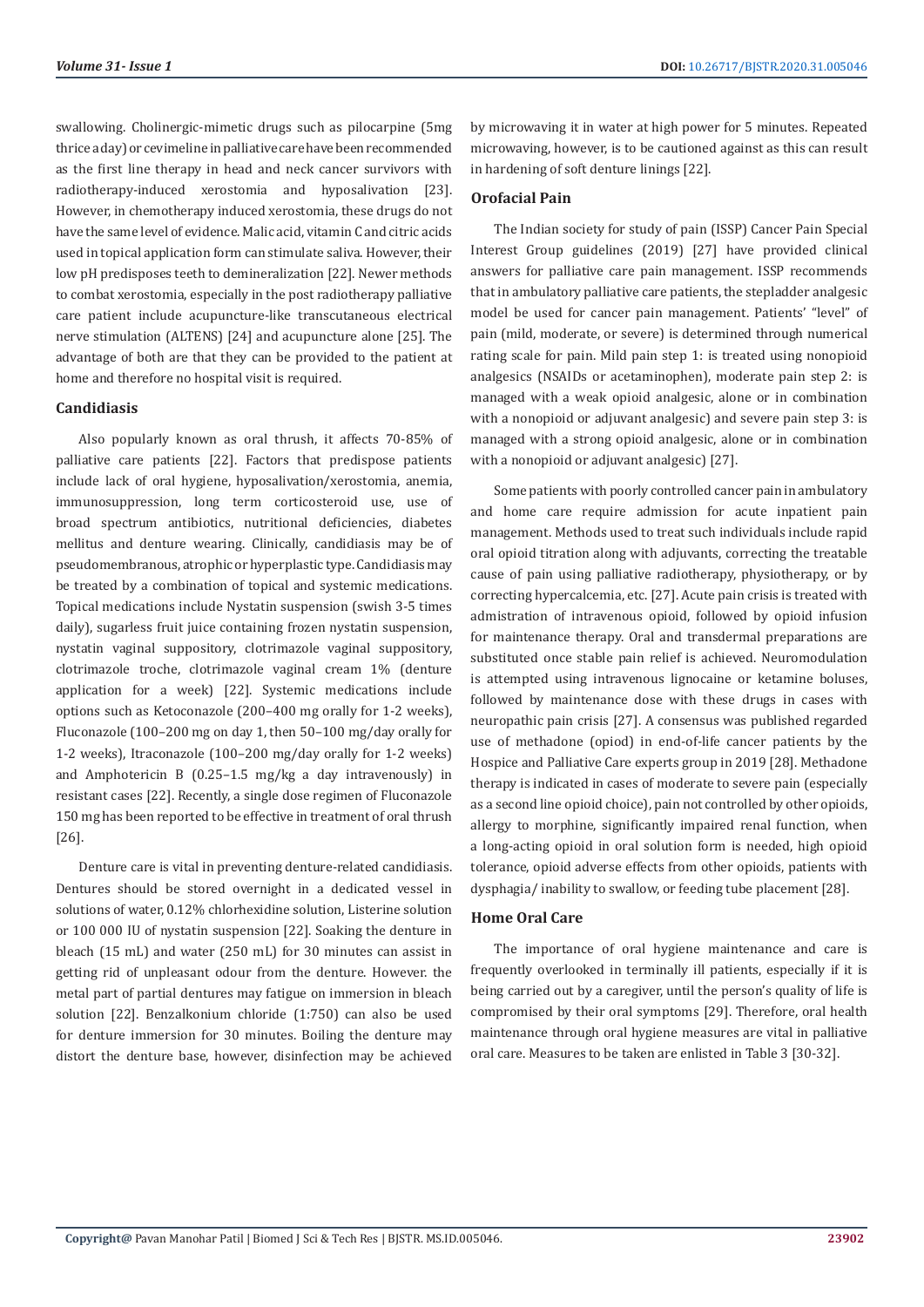**Table 3:** Oral Hygiene Maintenance Strategies in Palliative Care.

| 1. Encouragement and reinforcement of good oral hygiene maintenance |
|---------------------------------------------------------------------|
|---------------------------------------------------------------------|

2. Tooth brushing twice daily and after meals with a soft to medium toothbrush,

preferably with a fluoride-containing toothpaste

3. Change the toothbrush in case an oral infection develops

4. Toothpaste with a high content of fluoride (over 1450 ppm) may be required in certain individuals to protect the teeth

5. After brushing, toothpaste should not remain in the mouth but must be rinsed out with water

6. Brushing difficulties can be overcome with the use of a baby or silk toothbrush

7. Saline and salt-water rinses are useful, commercial mouthwashes may exacerbate oral discomfort and reduce healing

8. Encourage patients to take adequate oral fluid intake and a well-balanced diet

9. Avoid using alcohol and tobacco

10. Spicy, rough or crunchy foods have the potential to irritate the mucosa or damage the mucosal lining or gums, therefore are better avoided

11. Dental flossing once a day at night is useful, however, not to be performed in patients with thrombocytopenia, clotting disorder or those receiving radiotherapy as the severity of OM intensifies.

12. Oral sponges may be preferred in patients who find it difficult to use a toothbrush

13. A nurse may assist patients in oral care where patients cannot undertake their own oral hygiene, usually using an irrigating apparatus with saline 14. Some patients may not tolerate sodium lauryl sulphate in toothpastes, therefore suitable alternatives must be sought

## **Adjunctive Therapies**

Dignity therapy is an individualized, brief intervention to facilitate the expression of thoughts, feelings, and memories in terminally ill patients that assists in boosting their dignity, reduces psychological distress, and improves quality of life [33]. Training the caregivers in basic skills including oral hygiene measures will improve the quality of oral health and general quality of life in patients on palliative care [34].

#### **Conclusion**

End of life oral health care presents a significant challenge to the oral healthcare provider. Nutrition plays a vital role in the overall well being of a patient and good oral health compliments nutritional enrichment of the entire body. Caregivers need to be educated along with patients about the importance of maintaining a good oral hygiene and reporting any untoward oral symptoms for immediate care and treatment, so as to prevent complications that may be a long drawn battle in the palliative care patient. Good oral health goes a long way in improving the quality of life in palliatve cancer care.

#### **References**

- 1. [Schenker Y, Arnold R \(2017\) Toward palliative care for all patients with](https://www.researchgate.net/publication/317016403_Toward_Palliative_Care_for_All_Patients_With_Advanced_Cancer)  [advanced cancer. JAMA oncology. 3\(11\): 1459-1460.](https://www.researchgate.net/publication/317016403_Toward_Palliative_Care_for_All_Patients_With_Advanced_Cancer)
- 2. [Wiseman MA \(2000\) Palliative care dentistry. Gerodontology 17\(1\): 49-](https://onlinelibrary.wiley.com/doi/abs/10.1111/j.1741-2358.2000.00049.x) [51.](https://onlinelibrary.wiley.com/doi/abs/10.1111/j.1741-2358.2000.00049.x)
- 3. [Venkatasalu MR, Murang ZR, Ramasamy DT, Dhaliwal JS, \(2020\)](https://www.researchgate.net/publication/340017328_Oral_health_problems_among_palliative_and_terminally_ill_patients_an_integrated_systematic_review)  [Oral health problems among palliative and terminally ill patients: an](https://www.researchgate.net/publication/340017328_Oral_health_problems_among_palliative_and_terminally_ill_patients_an_integrated_systematic_review)  [integrated systematic review. BMC Oral Health 20\(1\): 1-1.](https://www.researchgate.net/publication/340017328_Oral_health_problems_among_palliative_and_terminally_ill_patients_an_integrated_systematic_review)
- 4. Chen X, Chen H, Douglas C (2013) Dental treatment intensity in frail older adults in the last year of life. J Am Dent Assoc 144: 1234-1242.
- 5. Fischer DJ, Epstein JB, Yao Y, Wilkie DJ (2014) Oral health conditions affect functional and social activities of terminally ill cancer patients. Support Care Cancer 22: 803-810.
- 6. [Shankar A, Roy S, Bhandari M, Rath GK, Biswas AS, et al. \(2017\) Current](http://journal.waocp.org/article_48676.html) [Trends in Management of Oral Mucositis in Cancer Treatment. Asian Pac](http://journal.waocp.org/article_48676.html) [J Cancer Prev 18\(8\): 2019-2026.](http://journal.waocp.org/article_48676.html)
- 7. [Naidu MU, Ramana GV, Rani PU, Mohan IK, Suman A, et al. \(2004\)](https://europepmc.org/article/pmc/pmc1531648) [Chemotherapy-induced and/or radiation therapy-induced oral](https://europepmc.org/article/pmc/pmc1531648) [mucositis--complicating the treatment of cancer. Neoplasia 6\(5\): 423-](https://europepmc.org/article/pmc/pmc1531648) [431.](https://europepmc.org/article/pmc/pmc1531648)
- 8. [Bensinger W, Schubert M, Ang KK, Brizel D, Brown E, et al. \(2008\) NCCN](https://www.nccn.org/JNCCN/PDF/mucositis_2008.pdf) [Task Force Report prevention and management of mucositis in cancer](https://www.nccn.org/JNCCN/PDF/mucositis_2008.pdf) [care. J Natl Comp Cancer Netw 6\(1\): 2-4.](https://www.nccn.org/JNCCN/PDF/mucositis_2008.pdf)
- 9. [Blijlevens N, Sonis S \(2007\) Palifermin \(recombinant keratinocyte](https://www.annalsofoncology.org/article/S0923-7534(19)42018-8/fulltext) [growth factor-1\): a pleiotropic growth factor with multiple biological](https://www.annalsofoncology.org/article/S0923-7534(19)42018-8/fulltext) [activities in preventing chemotherapy- and radiotherapy-induced](https://www.annalsofoncology.org/article/S0923-7534(19)42018-8/fulltext) [mucositis. Ann Oncol 18\(5\): 817-826.](https://www.annalsofoncology.org/article/S0923-7534(19)42018-8/fulltext)
- 10. [Quinn B \(2020\) UK Oral mucositis in cancer Group. Mouth care guidance](https://www.stlukes-hospice.org.uk/wp-content/uploads/2017/06/UK_OM_Guidelines_v3.pdf.%20Accessed%2020th%20June%202020) [and support in cancer and palliative care.](https://www.stlukes-hospice.org.uk/wp-content/uploads/2017/06/UK_OM_Guidelines_v3.pdf.%20Accessed%2020th%20June%202020)
- 11. [Sianturi E, Irawati D \(2019\) The effectiveness of oral cryotherapy to](http://www.ijnhs.net/index.php/ijnhs/article/view/108) [reduce oral mucositis among cancer patients undergoing chemotherapy:](http://www.ijnhs.net/index.php/ijnhs/article/view/108) [A literature review. International Journal of Nursing and Health Services](http://www.ijnhs.net/index.php/ijnhs/article/view/108) [\(IJNHS\) 2\(2\): 102-109.](http://www.ijnhs.net/index.php/ijnhs/article/view/108)
- 12. [Zadik Yehuda \(2019\) "Photobiomodulation for the palliation of oral](https://www.futuremedicine.com/doi/full/10.2217/fon-2019-0461) [mucositis in cancer patients: the future is here." Future Medicine 15\(32\):](https://www.futuremedicine.com/doi/full/10.2217/fon-2019-0461) [3647-3649.](https://www.futuremedicine.com/doi/full/10.2217/fon-2019-0461)
- 13. van der Bogt RD, Vermeulen BD, Reijm AN, Siersema PD, Spaander MC, et al. (2018) Palliation of dysphagia. Best practice & research Clinical gastroenterology 36: 97-103.
- 14. Childs DS, Jatoi A (2019) A hunger for hunger: a review of palliative therapies for cancer-associated anorexia. Annals of palliative medicine 8(1): 50.
- 15. [Wiseman M \(2017\) Palliative Care Dentistry: Focusing on Quality of Life.](https://cdeworld.com/courses/21289-palliative-care-dentistry-focusing-on-quality-of-life) [Compendium of Continuing Education in Dentistry 38\(8\): 529-534.](https://cdeworld.com/courses/21289-palliative-care-dentistry-focusing-on-quality-of-life)
- 16. [Dans M, Smith T, Back A, Baker JN, Bauman JR, et al. \(2017\) NCCN](https://jnccn.org/view/journals/jnccn/15/8/article-p989.xml) [Guidelines Insights: Palliative Care, Version 2.2017. J Natl Compr Canc](https://jnccn.org/view/journals/jnccn/15/8/article-p989.xml) [Netw 15\(8\): 989-997.](https://jnccn.org/view/journals/jnccn/15/8/article-p989.xml)
- 17. [Walsh D, Davis M, Ripamonti C, Bruera E, Davies A, et al. \(2017\) Updated](https://europepmc.org/article/med/27534961) [MASCC/ESMO consensus recommendations: Management of nausea](https://europepmc.org/article/med/27534961) [and vomiting in advanced cancer. Supportive care in cancer 25\(1\): 333-](https://europepmc.org/article/med/27534961) [340.](https://europepmc.org/article/med/27534961)